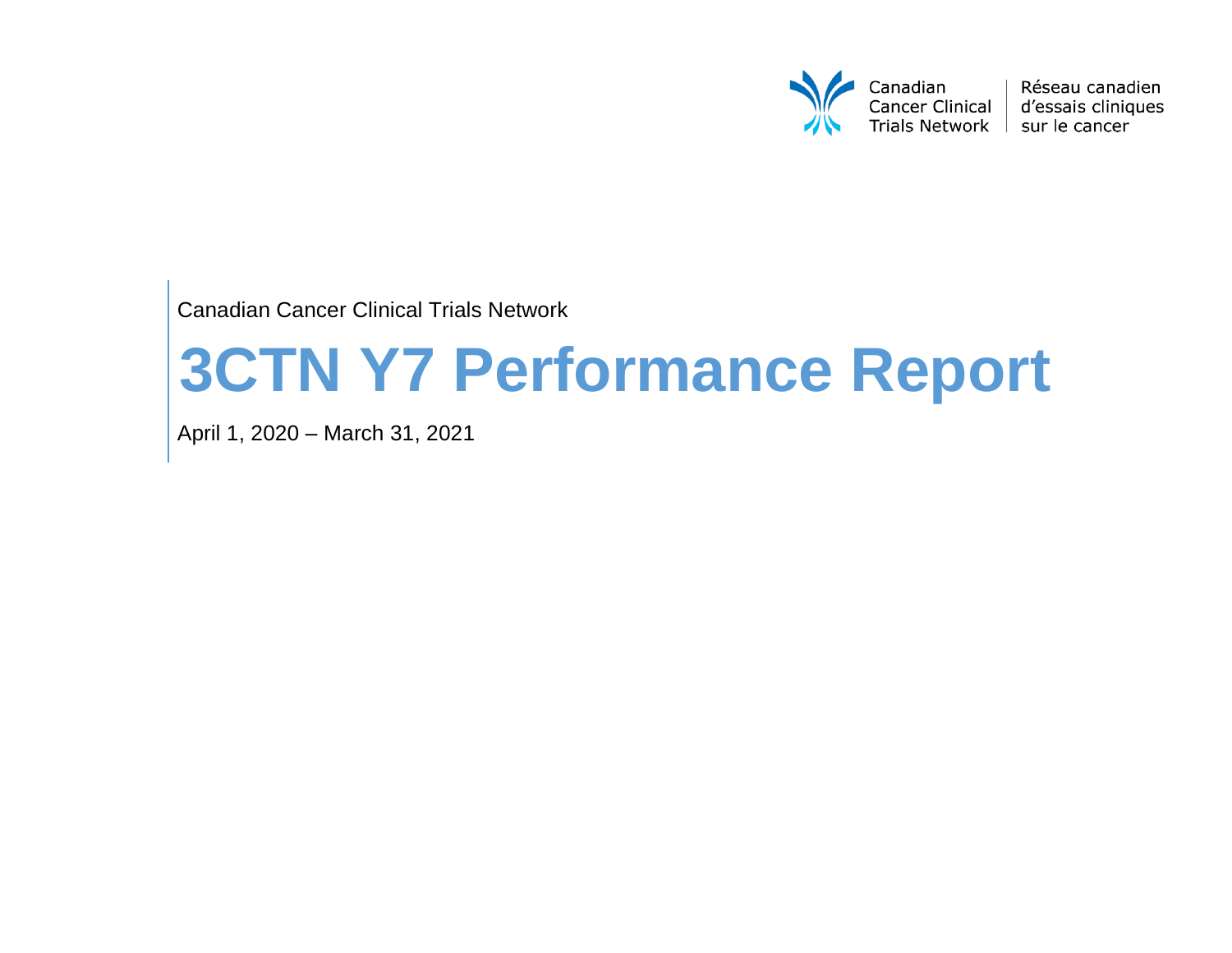# Table of Contents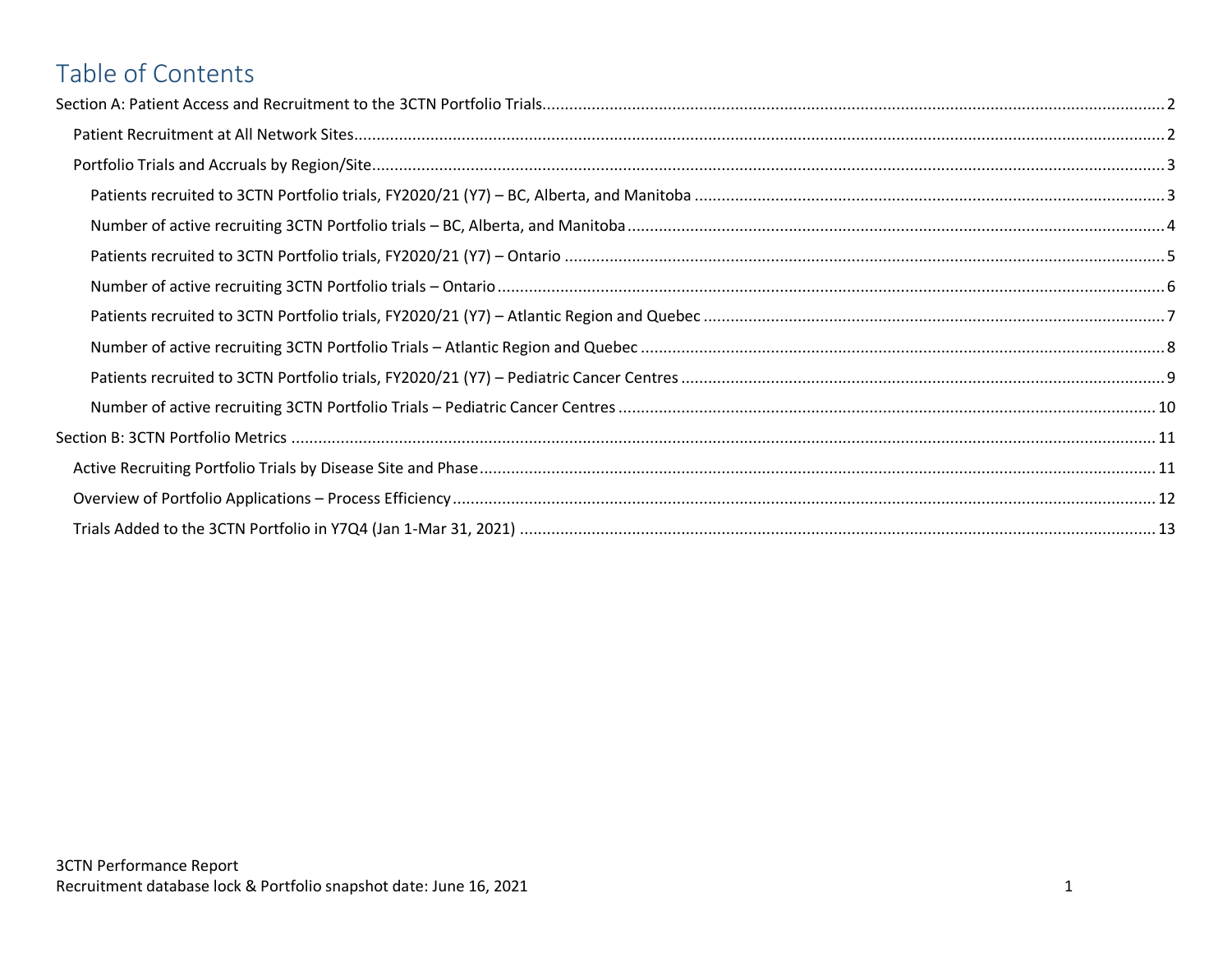# <span id="page-2-0"></span>Section A: Patient Access and Recruitment to the 3CTN Portfolio Trials

## <span id="page-2-1"></span>Patient Recruitment at All Network Sites



**Objective:** To improve patient access to academic clinical trials and improve patient recruitment by greater than 75% within four years.

\* 1 centre in the Atlantic region did not report in Y7

\*\*Pediatric centres don't have a recruitment target; therefore, the graph shows Pediatric progress to pre-3CTN baseline recruitment.

#### Notes:

- 1776 patients were recruited to 3CTN Portfolio trials in Quarter 4, bringing the year's total accrual to 5403 patients and exceeding the overall Network target of 4468 patients (65% above pre-3CTN baseline).
- Overall, ~36% (15 out of 42) of adult sites exceeded their individual Y7 recruitment targets
- 40% (6 out of 15) of pediatric sites exceeded their individual Pre-3CTN baseline recruitment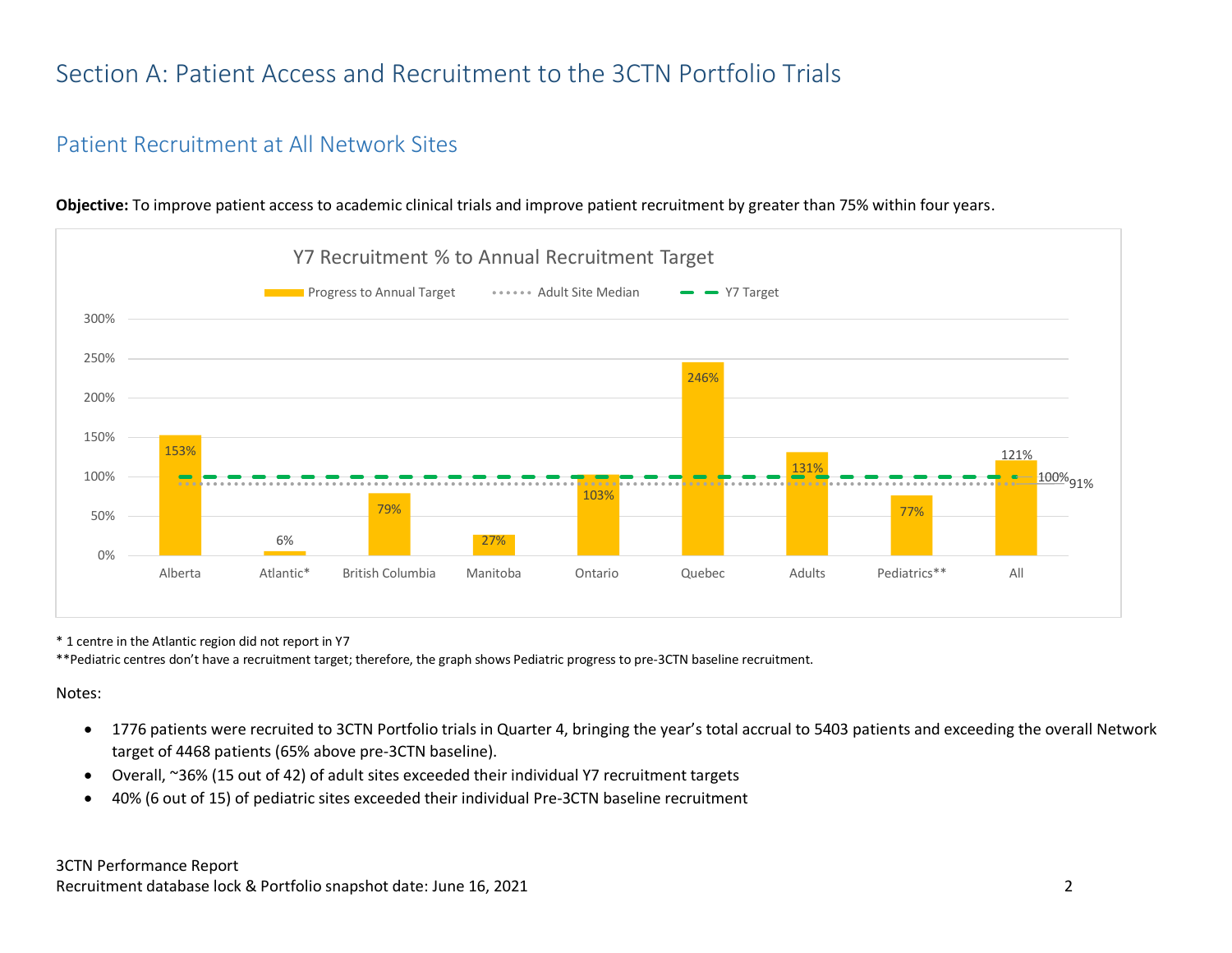# <span id="page-3-0"></span>Portfolio Trials and Accruals by Region/Site

## <span id="page-3-1"></span>Patients recruited to 3CTN Portfolio trials, FY2020/21 (Y7) – BC, Alberta, and Manitoba

| <b>Network Site</b>            | Pre-3CTN        | <b>Y2</b> | <b>Y3</b>    | <b>Y4</b> | <b>Y5</b> | Y6           | Year 7 (2020-21) |                |                |          |       |                 |               |
|--------------------------------|-----------------|-----------|--------------|-----------|-----------|--------------|------------------|----------------|----------------|----------|-------|-----------------|---------------|
|                                | <b>Baseline</b> | Total     | <b>Total</b> | Total     | Total     | <b>Total</b> | Q1               | Q <sub>2</sub> | Q <sub>3</sub> | Q4       | Total | $%$ of          | $%$ to        |
|                                |                 |           |              |           |           |              |                  |                |                |          |       | <b>Baseline</b> | <b>Target</b> |
| CancerCare Manitoba            | 99              | 72        | 102          | 90        | 98        | 51           | 3                | 9              | 15             | 17       | 44    | 44%             | 27%           |
| Western Manitoba Cancer Centre |                 | 0         | 0            | 0         |           |              | 0                | $\Omega$       | 0              | $\Omega$ | 0     | 0%              | 0%            |
| <b>Manitoba Total</b>          | 100             | 72        | 102          | 90        | 99        | 51           | $\overline{3}$   | 9              | 15             | 17       | 44    | 44%             | 27%           |
| BC Cancer – Vancouver          | 106             | 117       | 152          | 127       | 107       | 110          | 21               | 41             | 32             | 60       | 154   | 145%            | 88%           |
| BC Cancer – Abbotsford         | 16              | 28        | 14           | 22        | 22        |              |                  | 0              | 0              | 0        |       | 6%              | 4%            |
| BC Cancer – Prince George      |                 | 6         | 4            | 8         | 9         | 10           | 3                | $\Omega$       | 5.             | 6        | 14    | 1400%           | 700%          |
| BC Cancer – Kelowna            | 38              | 40        | 30           | 28        | 38        | 33           | 12               | 13             | 4              |          | 36    | 95%             | 57%           |
| BC Cancer - Victoria           | 26              | 44        | 69           | 64        | 69        | 78           | 4                | 19             | 6              | 11       | 40    | 154%            | 93%           |
| <b>British Columbia Total</b>  | 187             | 235       | 269          | 249       | 245       | 232          | 41               | 73             | 47             | 84       | 245   | 131%            | 79%           |
| <b>Cross Cancer Institute</b>  | 102             | 112       | 137          | 99        | 103       | 310          | 36               | 74             | 16             | 76       | 202   | 198%            | 120%          |
| <b>Tom Baker Cancer Centre</b> | 76              | 140       | 125          | 154       | 139       | 341          | 56               | 82             | 9              | 101      | 248   | 326%            | 198%          |
| Alberta Total                  | 178             | 252       | 262          | 253       | 242       | 651          | 92               | 156            | 25             | 177      | 450   | 253%            | 153%          |
| <b>Western Region Total</b>    | 465             | 559       | 633          | 592       | 586       | 934          | 136              | 238            | 87             | 278      | 739   | 159%            | 96%           |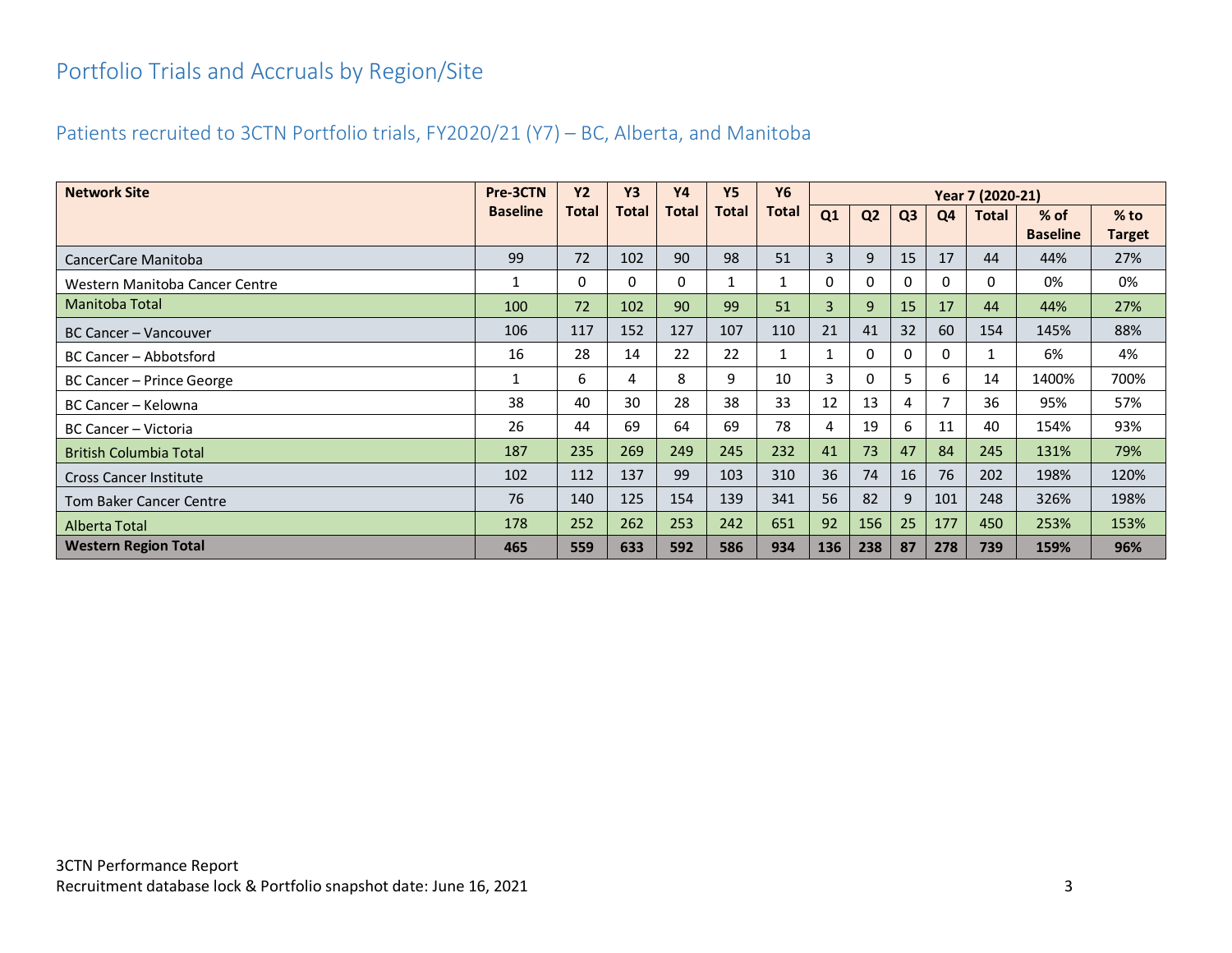## <span id="page-4-0"></span>Number of active recruiting 3CTN Portfolio trials – BC, Alberta, and Manitoba

|                                | Pre-3CTN        |                |                | Y5 (2018-19)   |                |                | Y6 (2019-20)   |                |    |    |                | Y7 (2020-21)   |    |
|--------------------------------|-----------------|----------------|----------------|----------------|----------------|----------------|----------------|----------------|----|----|----------------|----------------|----|
| <b>Network Site</b>            | <b>Baseline</b> | Q <sub>1</sub> | Q <sub>2</sub> | Q <sub>3</sub> | Q <sub>4</sub> | Q <sub>1</sub> | Q <sub>2</sub> | Q <sub>3</sub> | Q4 | Q1 | Q <sub>2</sub> | Q <sub>3</sub> | Q4 |
| CancerCare Manitoba            | 37              | 28             | 27             | 29             | 23             | 22             | 19             | 16             | 22 | 13 | 20             | 18             | 17 |
| Western Manitoba Cancer Centre | 0               |                | 0              |                |                |                |                |                |    |    |                |                |    |
| BC Cancer – Vancouver          | 50              | 25             | 25             | 27             | 27             | 26             | 25             | 23             | 27 | 16 | 17             | 19             | 28 |
| BC Cancer - Abbotsford         | 6               |                | 4              | 4              |                |                |                |                |    |    |                |                | 0  |
| BC Cancer - Prince George      |                 | 3              | 3              |                |                |                |                |                | h  | 4  |                |                | 6  |
| BC Cancer - Kelowna            | 23              | 9              | 10             | b              | 6              |                |                |                |    | 4  |                |                |    |
| BC Cancer - Victoria           | 12              |                | 6              |                |                | 8              |                | h              | h  |    | q              |                | 10 |
| <b>Cross Cancer Institute</b>  | 29              | 29             | 28             | 30             | 29             | 27             | 26             | 27             | 21 | 14 | 25             | 22             | 22 |
| <b>Tom Baker Cancer Centre</b> | 20              | 29             | 32             | 32             | 30             | 30             | 34             | 33             | 33 | 28 | 28             | 23             | 25 |

Note: COVID-19 caused a majority of recruitment to open trials and new trial activations to be put on hold during Y7Q1; a majority of sites were able to resume trial operations in Y7Q2.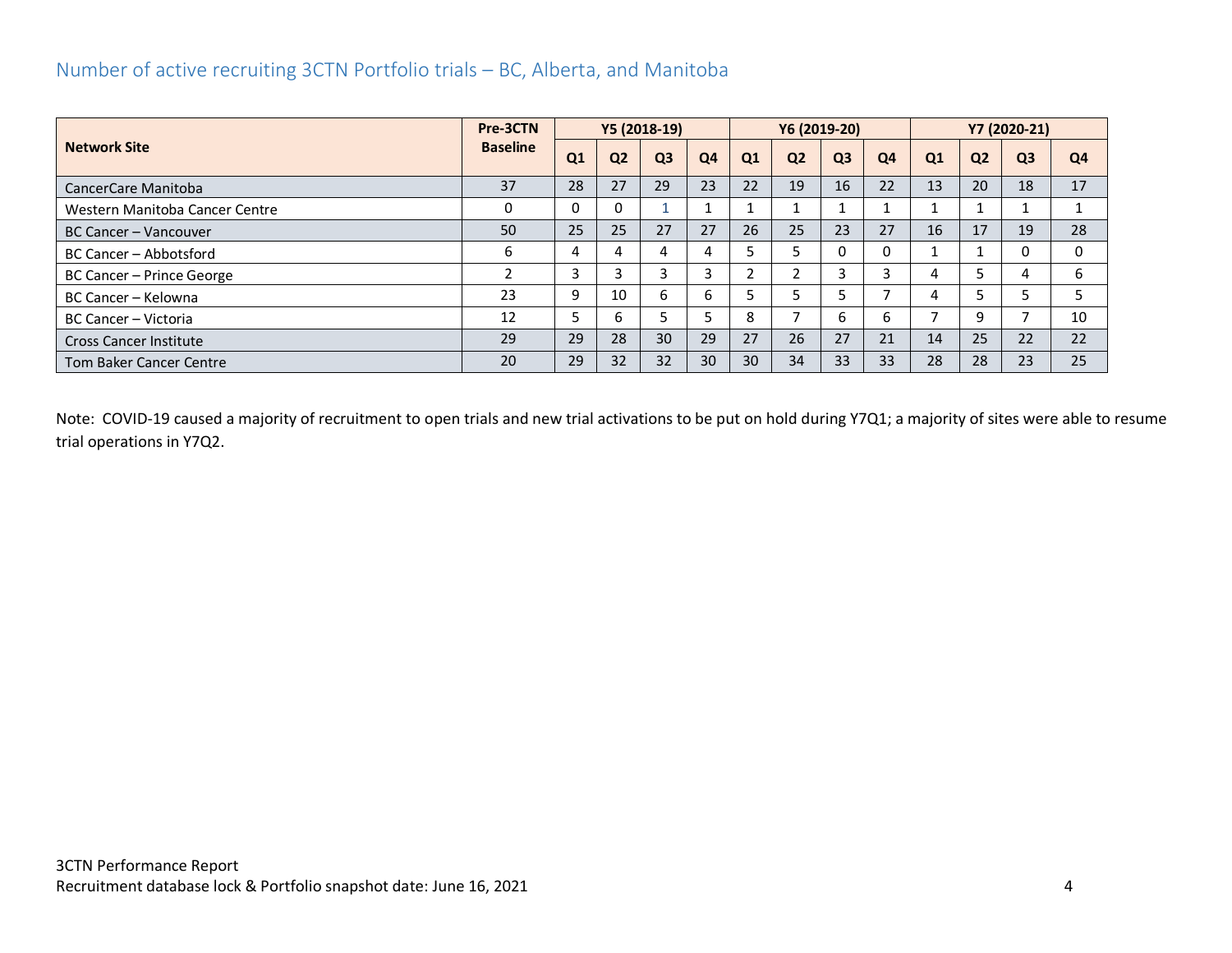## <span id="page-5-0"></span>Patients recruited to 3CTN Portfolio trials, FY2020/21 (Y7) – Ontario

| <b>Network Site</b>                                                   | Pre-3CTN        | <b>Y2</b>      | <b>Y3</b>    | <b>Y4</b>      | <b>Y5</b>      | <b>Y6</b>      | Year 7 (2020-21) |                |                |                |                |                 |               |
|-----------------------------------------------------------------------|-----------------|----------------|--------------|----------------|----------------|----------------|------------------|----------------|----------------|----------------|----------------|-----------------|---------------|
|                                                                       | <b>Baseline</b> | <b>Total</b>   | <b>Total</b> | <b>Total</b>   | <b>Total</b>   | <b>Total</b>   | Q1               | Q <sub>2</sub> | Q <sub>3</sub> | Q <sub>4</sub> | <b>Total</b>   | $%$ of          | $%$ to        |
|                                                                       |                 |                |              |                |                | 942            |                  |                |                |                |                | <b>Baseline</b> | <b>Target</b> |
| London Health Sciences Centre                                         | 186             | 172            | 187          | 169            | 248            |                | 43               | 161            | 238            | 251            | 693            | 373%            | 226%          |
| <b>Grand River Regional Cancer Centre</b>                             | 20              | 13             | 43           | 32             | 34             | 19             | 9                | 5              | $\overline{7}$ | $\overline{3}$ | 24             | 120%            | 73%           |
| Windsor Regional Cancer Centre                                        | 14              | 17             | 63           | 32             | 16             | $\overline{3}$ | $\Omega$         | $\Omega$       | $\mathbf{1}$   | $\mathbf{1}$   | $\overline{2}$ | 14%             | 9%            |
| Juravinski Cancer Centre                                              | 181             | 231            | 247          | 454            | 345            | 217            | 16               | 32             | 35             | 59             | 142            | 78%             | 47%           |
| <b>Cambridge Memorial Hospital</b>                                    | 11              | $\overline{2}$ | 5            | 4              | 5              | 8              | 3                | 4              | $\overline{2}$ | 0              | 9              | 82%             | 50%           |
| St. Joseph's Healthcare Hamilton                                      | 21              | 30             | 54           | 74             | 40             | 20             | 6                | 8              | 16             | 24             | 54             | 257%            | 154%          |
| <b>Walker Family Cancer Centre</b>                                    | 17              | 22             | 13           | 23             | 37             | 40             | $\mathbf{1}$     | 3              | $\overline{2}$ | $\mathbf{1}$   | $\overline{7}$ | 41%             | 25%           |
| Sunnybrook Health Sciences Centre                                     | 141             | 229            | 398          | 363            | 651            | 638            | 33               | 74             | 144            | 136            | 387            | 274%            | 166%          |
| Humber River Hospital                                                 | 1               | 2              | $\mathbf{1}$ | 9              | $\overline{7}$ | 3              | $\mathbf{1}$     | $\mathbf{1}$   | $\mathbf{1}$   | $\mathbf{1}$   | 4              | 400%            | 200%          |
| Michael Garron Hospital                                               | $\overline{2}$  | 2              | $\mathbf{1}$ | $\overline{7}$ | 2              | 0              | $\Omega$         | $\Omega$       | $\Omega$       | $\Omega$       | 0              | 0%              | 0%            |
| Princess Margaret Cancer Centre                                       | 396             | 384            | 533          | 473            | 720            | 543            | 14               | 62             | 83             | 108            | 267            | 67%             | 41%           |
| Markham Stouffville Hospital                                          | $\mathbf{1}$    | $\Omega$       | 28           | 9              | 2              | 6              | $\mathbf{0}$     | 3              | 0              | $\Omega$       | 3              | 300%            | 150%          |
| Mount Sinai Hospital                                                  | 21              | 12             | 40           | $\overline{7}$ | 12             | 7              | $\Omega$         | $\Omega$       | 0              | 67             | 67             | 319%            | 191%          |
| Northeast Cancer Centre                                               | 24              | 17             | 12           | 9              | 18             | 17             | 0                | $\Omega$       | $\mathbf{1}$   | 6              | $\overline{7}$ | 29%             | 18%           |
| North York General Hospital                                           | $\mathbf{1}$    | 4              | 8            | 11             | 9              | $\overline{7}$ | 0                | $\mathbf{1}$   | $\mathbf{1}$   | 5              | $\overline{7}$ | 700%            | 350%          |
| Royal Victoria Regional Health Centre                                 | 8               | 18             | 58           | 23             | 9              | 25             | 4                | $\mathbf{1}$   | 3              | 5              | 13             | 163%            | 100%          |
| St. Michael's Hospital                                                | 19              | $\Omega$       | 27           | $\overline{2}$ | $\mathbf{1}$   | $\overline{3}$ | 0                | $\Omega$       | 0              | 0              | $\Omega$       | 0%              | 0%            |
| Southlake Regional Health Centre                                      | 10              | 15             | 75           | 26             | 68             | 32             | $\mathbf{1}$     | 5              | 3              | 0              | 9              | 90%             | 53%           |
| Thunder Bay Regional Health Sciences Centre                           | 26              | 3              | 46           | 16             | 25             | 4              | 0                | $\Omega$       | $\mathbf{1}$   | $\mathbf{1}$   | $\overline{2}$ | 8%              | 5%            |
| Trillium Health Partners - Credit Valley Hospital                     | 27              | 5              | 51           | 10             | 12             | 10             | 0                | $\mathbf{0}$   | $\Omega$       | $\overline{2}$ | $\overline{2}$ | 7%              | 4%            |
| William Osler Health System                                           | $\mathbf{1}$    | $\Omega$       | 29           | 13             | 0              | 16             | 0                | $\Omega$       | 0              | $\overline{2}$ | $\overline{2}$ | 200%            | 100%          |
| The Ottawa Hospital Cancer Centre                                     | 132             | 238            | 396          | 500            | 850            | 804            | 75               | 130            | 172            | 106            | 483            | 366%            | 222%          |
| Cancer Centre of Southeastern Ontario at Kingston General<br>Hospital | 41              | 58             | 122          | 84             | 72             | 89             | 17               | 14             | 17             | 11             | 59             | 144%            | 87%           |
| R.S. McLaughlin Durham Regional Cancer Centre                         | 22              | 26             | 70           | 18             | 15             | 36             | 0                | 2              | $\mathbf{1}$   | 0              | 3              | 14%             | 8%            |
| <b>Central Region Total</b>                                           | 1323            | 1500           | 2507         | 2368           | 3198           | 3489           | 223              | 506            | 728            | 789            | 2246           | 170%            | 103%          |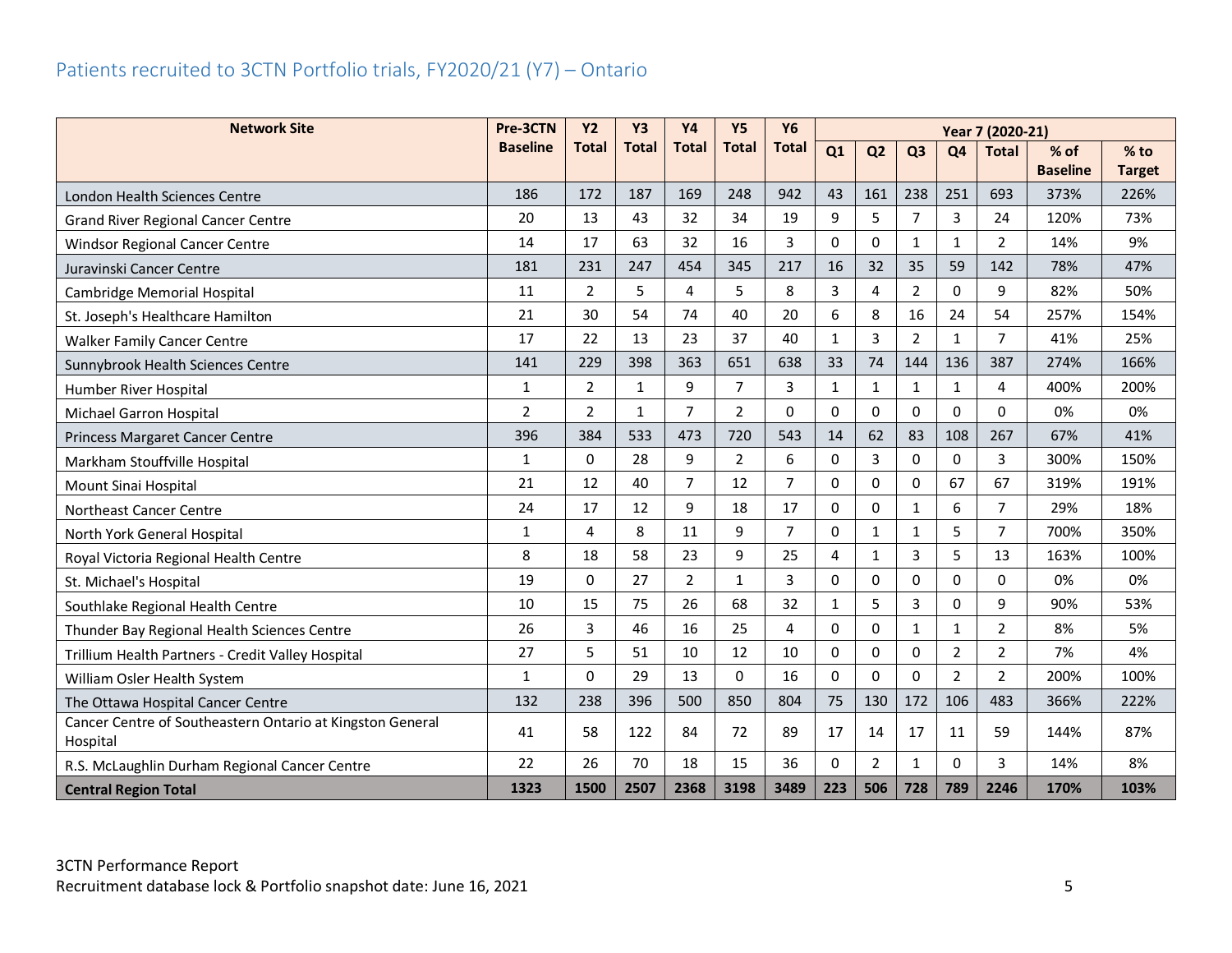## <span id="page-6-0"></span>Number of active recruiting 3CTN Portfolio trials – Ontario

|                                                                    |                             | Y5 (2018-19)   |                |                |                |                |                | Y6 (2019-20)   |                | Y7 (2020-21)   |                |                |                |
|--------------------------------------------------------------------|-----------------------------|----------------|----------------|----------------|----------------|----------------|----------------|----------------|----------------|----------------|----------------|----------------|----------------|
| <b>Network Site</b>                                                | Pre-3CTN<br><b>Baseline</b> | Q1             | Q <sub>2</sub> | Q <sub>3</sub> | Q <sub>4</sub> | Q1             | Q <sub>2</sub> | Q <sub>3</sub> | Q <sub>4</sub> | Q1             | Q <sub>2</sub> | Q <sub>3</sub> | Q <sub>4</sub> |
| London Health Sciences Centre                                      | 79                          | 45             | 46             | 46             | 40             | 47             | 52             | 54             | 57             | 45             | 47             | 44             | 41             |
| <b>Grand River Regional Cancer Centre</b>                          | 11                          | 8              | 8              | 8              | 8              | 6              | $\overline{7}$ | 8              | 8              | 8              | 8              | 8              | 8              |
| <b>Windsor Regional Cancer Centre</b>                              | 4                           | 4              | 4              | 5              | 5              | 4              | $\overline{a}$ | 4              | 3              | 4              | $\overline{2}$ | 2              | $\overline{2}$ |
| Juravinski Cancer Centre                                           | 51                          | 29             | 27             | 30             | 32             | 22             | 26             | 24             | 34             | 13             | 31             | 34             | 35             |
| Cambridge Memorial Hospital                                        | 5                           | $\overline{2}$ | $\overline{2}$ | 3              | $\overline{2}$ | $\overline{2}$ | $\overline{2}$ | $\overline{2}$ | $\overline{2}$ | $\overline{2}$ | $\overline{2}$ | 2              | $\overline{2}$ |
| St. Joseph's Healthcare Hamilton                                   | $\overline{2}$              | 3              | 2              | $\overline{2}$ | 3              | $\mathbf{1}$   | 1              | 1              | $\mathbf{1}$   | 1              | 1              | $\overline{2}$ | $\overline{2}$ |
| <b>Walker Family Cancer Centre</b>                                 | 10                          | 8              | 7              | 8              | $\overline{7}$ | 6              | 6              | 8              | $\overline{7}$ | 8              | $\overline{7}$ | $\overline{7}$ | $\overline{7}$ |
| Sunnybrook Health Sciences Centre                                  | 10                          | 32             | 34             | 34             | 35             | 34             | 36             | 36             | 35             | 47             | 35             | 34             | 33             |
| Humber River Hospital                                              | $\mathbf 0$                 | 3              | 3              | $\overline{2}$ | $\overline{2}$ | $\overline{2}$ | $\overline{2}$ | 3              | $\overline{2}$ | 3              | $\overline{2}$ | 1              | $\mathbf{1}$   |
| Michael Garron Hospital                                            | 3                           | $\overline{2}$ | $\overline{2}$ | $\overline{2}$ | 2              | $\mathbf{1}$   | $\mathbf{1}$   | 1              | $\mathbf{1}$   | 1              | 1              | 1              | $\mathbf{1}$   |
| <b>Princess Margaret Cancer Centre</b>                             | 91                          | 71             | 74             | 81             | 86             | 78             | 88             | 89             | 80             | 80             | 81             | 82             | 65             |
| Markham Stouffville Hospital                                       | $\mathbf 0$                 | $\Omega$       | 0              | $\mathbf{1}$   | $\mathbf{1}$   | $\mathbf{1}$   | $\Omega$       | 1              | $\mathbf{1}$   | $\mathbf{1}$   | 1              | $\mathbf{1}$   | $\mathbf{1}$   |
| Mount Sinai Hospital                                               | 6                           | 4              | 4              | 4              | 4              | 4              | 5              | 6              | $\overline{3}$ | $\overline{3}$ | $\overline{2}$ | $\overline{2}$ | $\mathsf{3}$   |
| Northeast Cancer Centre                                            | 10                          | 6              | 7              | $\overline{7}$ | 8              | $\overline{7}$ | $\overline{7}$ | 7              | $\overline{7}$ | 8              | 7              | $\overline{7}$ | 8              |
| North York General Hospital                                        | $\mathbf 0$                 | 3              | 4              | 3              | 3              | 3              | 5              | 4              | $\mathbf{1}$   | 2              | 3              | 4              | $\overline{4}$ |
| Royal Victoria Regional Health Centre                              | 5                           | 8              | 6              | 6              | 6              | 6              | 6              | 9              | 10             | 10             | 9              | 10             | 10             |
| St. Michael's Hospital                                             | 4                           | $\mathbf{1}$   | 1              | $\mathbf{1}$   | $\overline{2}$ | $\overline{2}$ | $\overline{2}$ | 3              | $\overline{2}$ | $\overline{2}$ | $\overline{2}$ | $\mathbf{1}$   | $\mathbf{1}$   |
| Southlake Regional Health Centre                                   | 3                           | 9              | 10             | 10             | 10             | 9              | 8              | 8              | $\overline{7}$ | 6              | 6              | 6              | 6              |
| Thunder Bay Regional Health Sciences Centre                        | 8                           | 5              | 5              | 5              | 5              | 5              | 5              | 4              | 3              | 0              | 0              | 3              | $\mathsf{3}$   |
| Trillium Health Partners - Credit Valley Hospital                  | 9                           | 3              | 3              | 3              | 4              | 4              | Δ              | 3              | 6              | 0              | $\mathbf 0$    | 1              | 4              |
| William Osler Health System                                        | $\mathbf 0$                 | $\mathbf{1}$   | 1              | $\overline{2}$ | $\overline{2}$ | 1              | $\overline{2}$ | 2              | $\overline{2}$ | 1              | 1              | 1              | $\mathsf{3}$   |
| The Ottawa Hospital Cancer Centre                                  | 56                          | 38             | 37             | 41             | 51             | 41             | 36             | 34             | 15             | 10             | 27             | 29             | 35             |
| Cancer Centre of Southeastern Ontario at Kingston General Hospital | 18                          | 26             | 25             | 25             | 26             | 21             | 33             | 33             | 22             | 21             | 21             | 21             | 20             |
| R.S. McLaughlin Durham Regional Cancer Centre                      | 13                          | 3              | 4              | 3              | 3              | 3              | 3              | $\overline{2}$ | $\overline{2}$ | 0              | $\overline{2}$ | $\mathbf{1}$   | $\mathbf{1}$   |

Note: COVID-19 caused a majority of recruitment to open trials and new trial activations to be put on hold during Y7Q1; a majority of sites were able to resume trial operations in Y7Q2.

### 3CTN Performance Report Recruitment database lock & Portfolio snapshot date: June 16, 2021 6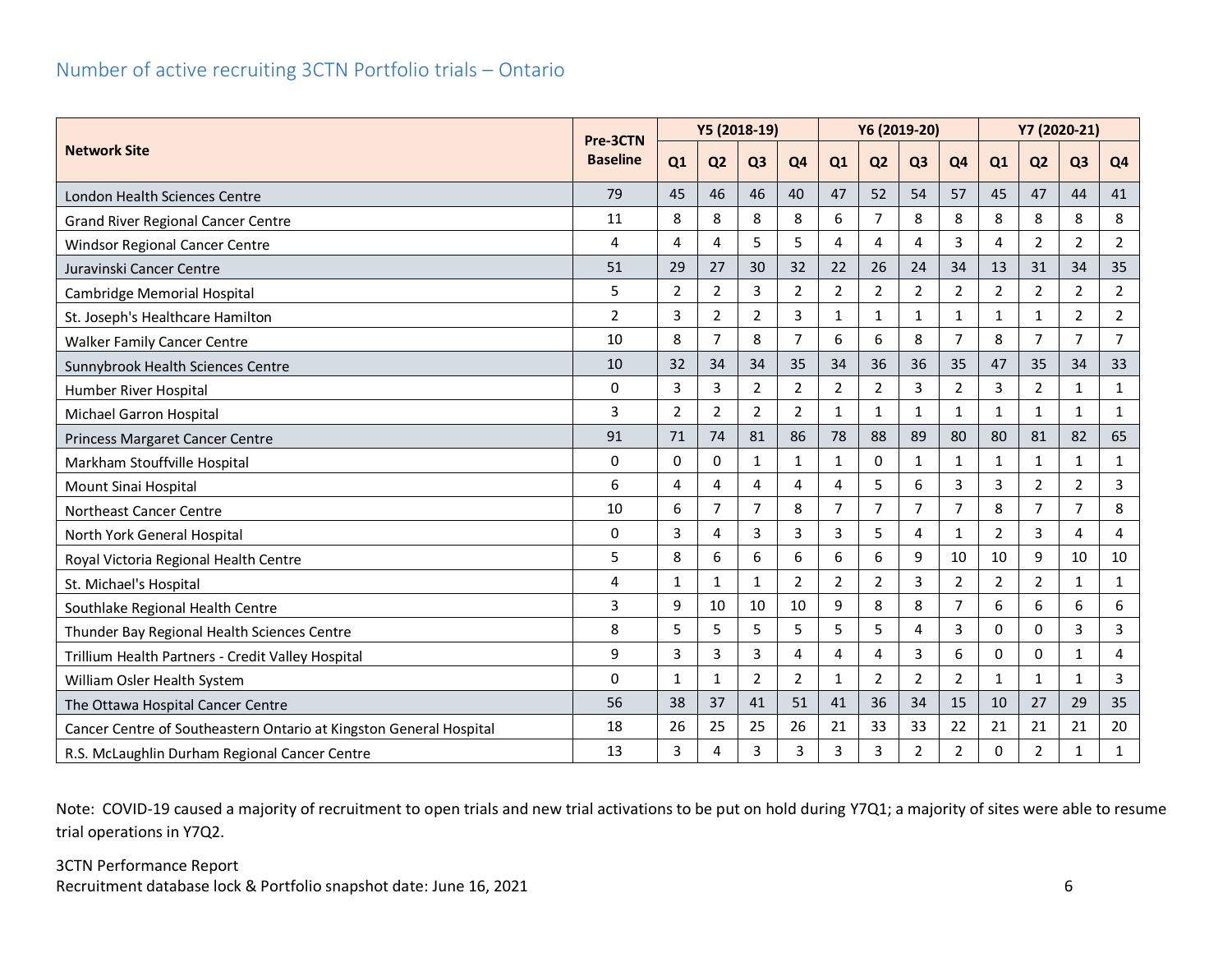## <span id="page-7-0"></span>Patients recruited to 3CTN Portfolio trials, FY2020/21 (Y7) – Atlantic Region and Quebec

| <b>Network Site</b>                                                                                 | Pre-            | <b>Y2</b>    | <b>Y3</b>    | <b>Y4</b>    | <b>Y5</b>    | <b>Y6</b>    | Year 7 (2020-21) |                |                |            |                          |                 |                          |
|-----------------------------------------------------------------------------------------------------|-----------------|--------------|--------------|--------------|--------------|--------------|------------------|----------------|----------------|------------|--------------------------|-----------------|--------------------------|
|                                                                                                     | 3CTN            | <b>Total</b> | <b>Total</b> | <b>Total</b> | <b>Total</b> | <b>Total</b> | Q1               | Q <sub>2</sub> | Q <sub>3</sub> | Q4         | <b>Total</b>             | $%$ of          | $%$ to                   |
|                                                                                                     | <b>Baseline</b> |              |              |              |              |              |                  |                |                |            |                          | <b>Baseline</b> | Target                   |
| Nova Scotia Health Authority                                                                        | 39              | 40           | 52           | 45           | 42           | 20           | <b>DNR</b>       | <b>DNR</b>     | <b>DNR</b>     | <b>DNR</b> | $\overline{\phantom{0}}$ | -               | $\overline{\phantom{a}}$ |
| Eastern Regional Health Authority                                                                   | 15              | 4            | 12           | 8            | 15           | 16           | $\mathbf{0}$     | 0              | $\Omega$       | 5          | 5.                       | 33%             | 20%                      |
| <b>Atlantic Total</b>                                                                               | 54              | 97           | 112          | 88           | 57           | 36           | $\mathbf{0}$     | $\Omega$       | $\mathbf{0}$   | 5          | 5.                       | 9%              | 6%                       |
| CIUSSS du Centre-Ouest-de-l'Île-de-Montréal<br>(CIUSSS CODIM)                                       | 87              | 76           | 161          | 149          | 71           | 155          | 9                | 21             | 22             | 38         | 90                       | 103%            | 63%                      |
| CISSS de l'Outaouais                                                                                | 3               | 0            | 4            | 32           |              | 5            | 0                | 0              |                | 1          | 2                        | 67%             | 40%                      |
| CHU de Québec - Université Laval, adults                                                            | 180             | 25           | 144          | 236          | 99           | 309          | 14               | 64             | 146            | 148        | 372                      | 207%            | 125%                     |
| CIUSSS de l'Estrie - Centre hospitalier universitaire<br>de Sherbrooke, adults (CIUSSS-Estrie-CHUS) | 46              | 16           | 70           | 55           | 18           | 61           | 0                | 4              |                | 4          | 11                       | 24%             | 14%                      |
| Centre Hospitalier de l'Université de Montréal<br>(CHUM)                                            | 153             | 59           | 123          | 149          | 112          | 66           | 4                | 13             | 36             | 20         | 73                       | 48%             | 29%                      |
| CIUSSS du Nord-de-l'Île-de-Montréal (CIUSSS NDIM)                                                   | 3               | 0            | 4            | 16           | 8            | 539          | 0                | 517            | 671            | 415        | 1603                     | 53433%          | 32060%                   |
| CIUSSS de l'Est-de-l'Île-de-Montréal (CIUSSS EDIM)                                                  | 60              | 12           | 51           | 49           | 23           | 15           | 0                | $\overline{2}$ | 3              | 1          | 6                        | 10%             | 6%                       |
| <b>Quebec Total</b>                                                                                 | 532             | 192          | 588          | 709          | 332          | 1150         | 27               | 621            | 882            | 627        | 2157                     | 405%            | 246%                     |
| <b>Eastern Region Total</b>                                                                         | 586             | 289          | 700          | 797          | 389          | 1186         | 27               | 621            | 882            | 632        | 2162                     | 369%            | 224%                     |

DNR= Did Not Report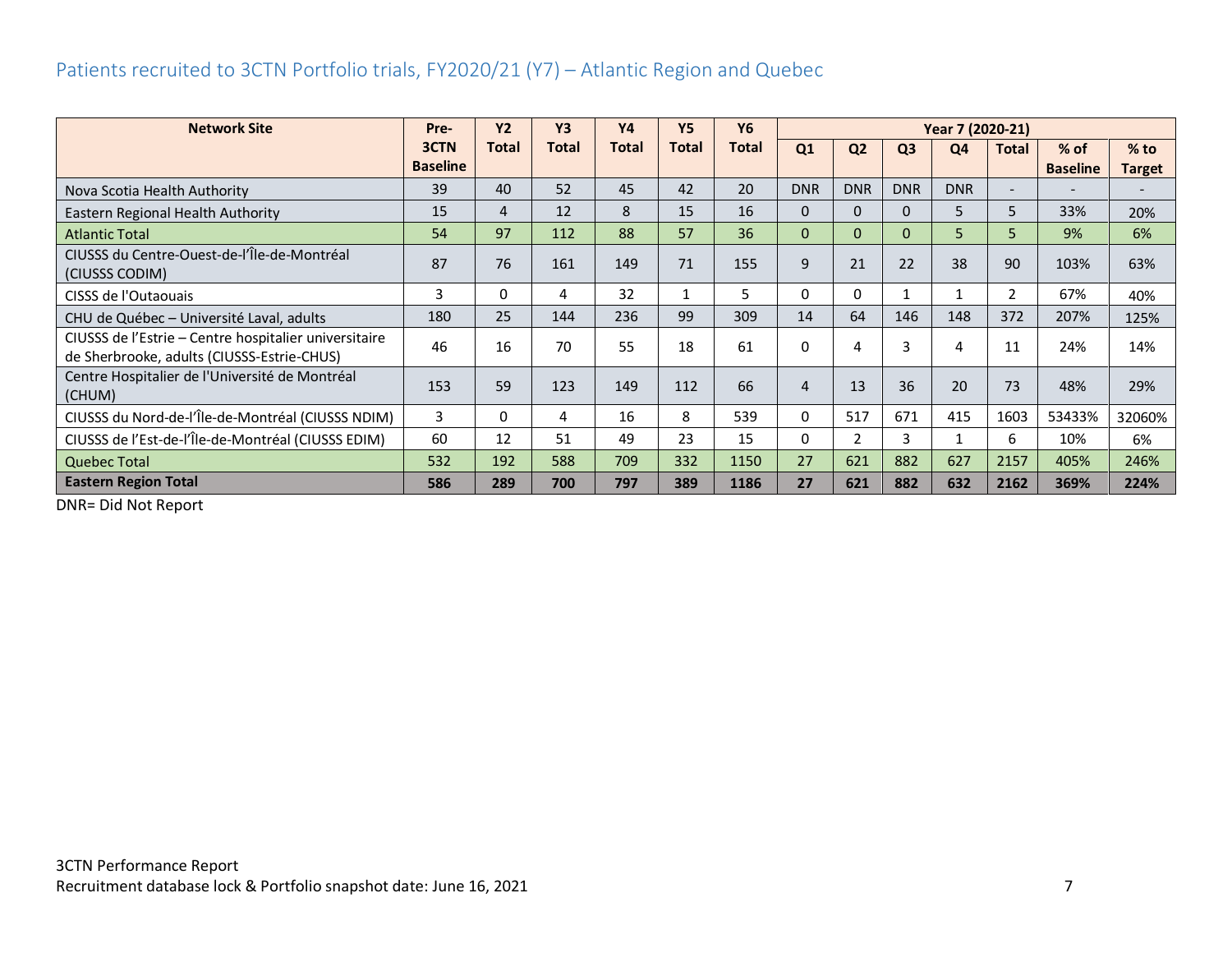## <span id="page-8-0"></span>Number of active recruiting 3CTN Portfolio Trials – Atlantic Region and Quebec

|                                                                                                      |                             | Y5 (2018-19) |                |                |                |    |                | Y6 (2019-20)   |    | Y7 (2020-21)   |                |                |    |
|------------------------------------------------------------------------------------------------------|-----------------------------|--------------|----------------|----------------|----------------|----|----------------|----------------|----|----------------|----------------|----------------|----|
| <b>Network Site</b>                                                                                  | Pre-3CTN<br><b>Baseline</b> | Q1           | Q <sub>2</sub> | Q <sub>3</sub> | Q4             | Q1 | Q <sub>2</sub> | Q <sub>3</sub> | Q4 | Q1             | Q <sub>2</sub> | Q <sub>3</sub> | Q4 |
| Nova Scotia Health Authority                                                                         | 14                          | 12           | 16             | 17             | 17             | 19 | 14             | 17             | 16 | 14             | 14             | 14             | 14 |
| Eastern Regional Health Authority                                                                    | 6                           |              | 6              |                | 6              | 8  | 9              | 10             | 9  | 0              | 6              |                |    |
| CIUSSS du Centre-Ouest-de-l'Île-de-Montréal (CIUSSS CODIM)                                           | 27                          | N/A          | N/A            | N/A            | N/A            | 18 | 15             | 24             | 17 | 17             | 18             | 17             | 25 |
| CISSS de l'Outaouais                                                                                 |                             |              |                |                | $\overline{2}$ |    |                |                |    | $\overline{2}$ |                |                |    |
| CHU de Québec - Université Laval, adults                                                             | 39                          | 19           | 20             | 26             | 26             | 26 | 26             | 25             | 30 | 27             | 30             | 30             | 23 |
| CIUSSS de l'Estrie - Centre hospitalier universitaire de Sherbrooke, adults (CIUSSS-<br>Estrie-CHUS) | 10                          | 13           | 11             | 13             | 16             | 14 | 15             | 17             | 17 | 16             | 13             | 14             | 13 |
| Centre Hospitalier de l'Université de Montréal (CHUM)                                                | 28                          | 32           | 34             | 37             | 37             | 33 | 30             | 33             | 30 | 29             | 27             | 27             | 27 |
| CIUSSS du Nord-de-l'Île-de-Montréal (CIUSSS NDIM)                                                    | 4                           |              |                |                | $\overline{2}$ |    | 3              | 3              |    | 0              | 3              | 3              | 3  |
| CIUSSS de l'Est-de-l'Île-de-Montréal (CIUSSS EDIM)                                                   | ь                           | 12           | 13             | 11             | 10             | 10 | 8              | 11             | 10 | 9              | 9              | 10             | 9  |

Note: COVID-19 caused a majority of recruitment to open trials and new trial activations to be put on hold during Y7Q1; a majority of sites were able to resume trial operations in Y7Q2.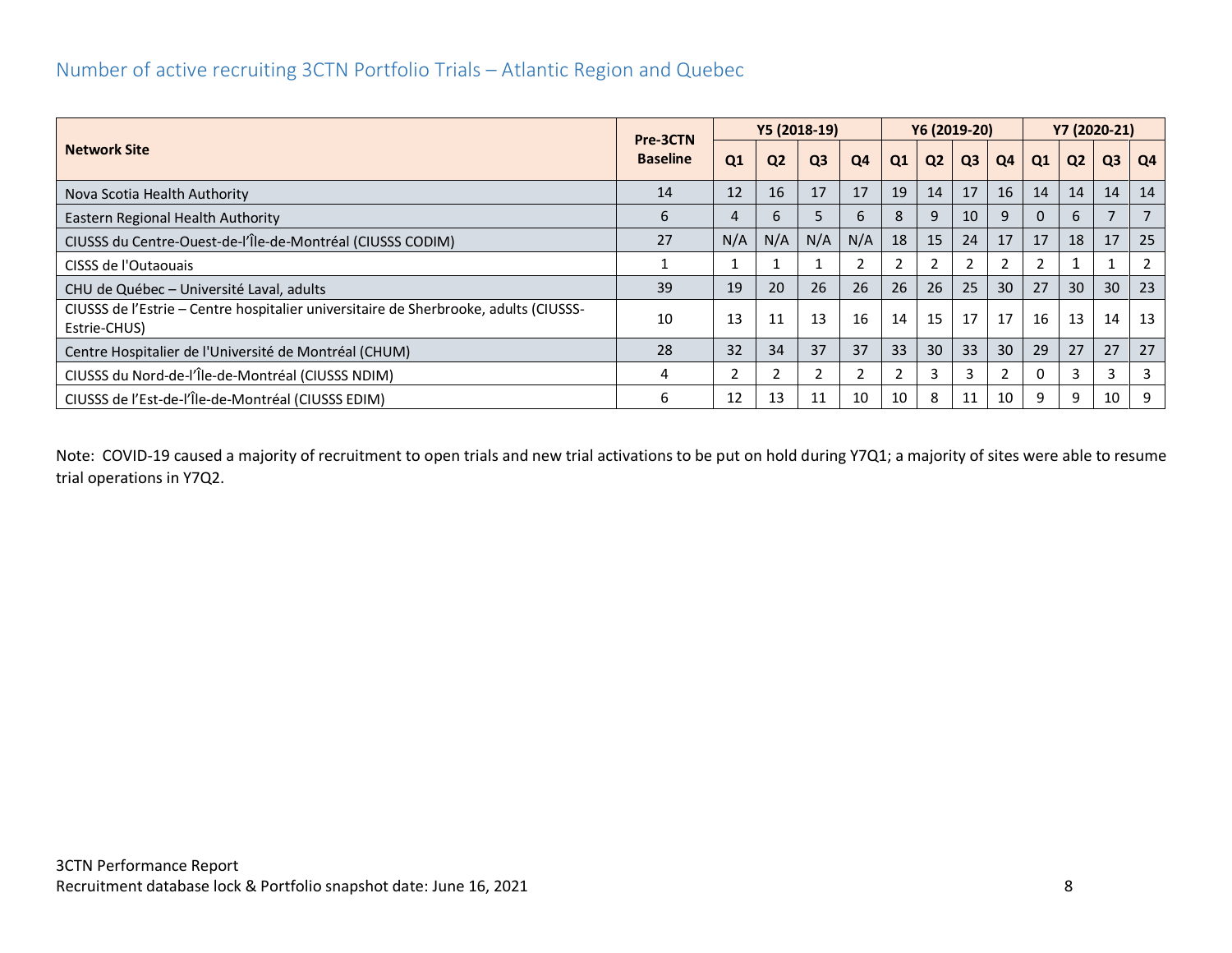## <span id="page-9-0"></span>Patients recruited to 3CTN Portfolio trials, FY2020/21 (Y7) – Pediatric Cancer Centres

| <b>Network Site</b>                                            | Pre-3CTN        | <b>Y2</b>    | <b>Y3</b>      | <b>Y4</b>    | <b>Y5</b>                | <b>Y6</b>                | Year 7 (2020-21) |                |                |                |              |                 |
|----------------------------------------------------------------|-----------------|--------------|----------------|--------------|--------------------------|--------------------------|------------------|----------------|----------------|----------------|--------------|-----------------|
|                                                                | <b>Baseline</b> | <b>Total</b> | <b>Total</b>   | <b>Total</b> | <b>Total</b>             | <b>Total</b>             | Q1               | Q <sub>2</sub> | Q <sub>3</sub> | Q <sub>4</sub> | <b>Total</b> | $%$ of          |
|                                                                |                 |              |                |              |                          |                          |                  |                |                |                |              | <b>Baseline</b> |
| Alberta Children's Hospital                                    | 21              | 21           | 10             | 14           |                          |                          | 5                | 5              | 4              | 5              | 19           | 90%             |
| BC Children's Hospital                                         | 34              | 46           | 41             | 31           | $\overline{\phantom{0}}$ | $\overline{\phantom{a}}$ | 2                | 10             | 10             | 8              | 30           | 88%             |
| CancerCare Manitoba - Pediatrics                               | 18              | 20           | 14             | 17           | 4                        | $\overline{7}$           | 4                | 5              | 2              | 1              | 12           | 67%             |
| Centre hospitalier universitaire de Sainte-Justine             | 42              | 26           | 44             | 40           | 38                       | 38                       | 12               | 11             | 12             | 16             | 51           | 121%            |
| Children's Hospital - London Health Sciences Centre            | 12              | 15           | 26             | 9            |                          | $\overline{\phantom{a}}$ | 1                | $\overline{2}$ | 2              | 0              | 5            | 42%             |
| Children's Hospital of Eastern Ontario                         | 20              | 18           | 35             | 31           | $\overline{\phantom{0}}$ | $\overline{\phantom{a}}$ | 2                |                | 7              | 4              | 14           | 70%             |
| CHU de Québec-Université Laval / Centre Mère-Enfant Soleil     | 17              | 14           | $\overline{7}$ | 17           | 22                       | 21                       | 8                | 5              | ℸ              | 9              | 29           | 171%            |
| <b>IWK Health Centre</b>                                       | 20              | 20           | 16             | 40           | $\overline{\phantom{a}}$ | $\overline{\phantom{a}}$ | 0                | 3              |                | 2              | 6            | 30%             |
| Janeway Children's Health and Rehabilitation Centre            | 4               | 3            | 4              | 4            | 0                        | $\Omega$                 | 3                | 0              | 2              | 0              | 5            | 125%            |
| McMaster Children's Hospital - Hamilton Health Sciences Centre | 14              | 20           | 19             | 28           | $\overline{\phantom{0}}$ | $\overline{\phantom{a}}$ | $\Omega$         | $\mathcal{I}$  | 5              | 4              | 16           | 114%            |
| Montreal Children's Hospital                                   | 24              | 23           | 14             | 20           | 8                        | 10                       | 2                | 4              | 4              | 6              | 16           | 67%             |
| Saskatchewan Pediatric Hematology Oncology Program             | 6               | 6            | 5              | 4            | $\overline{\phantom{a}}$ | $\overline{\phantom{a}}$ | 2                | $\Omega$       | 2              | 3              | 7            | 117%            |
| Stollery Children's Hospital                                   | 11              | 10           | 26             | 33           |                          | $\overline{\phantom{a}}$ | 6                | 4              | 6              | 4              | 20           | 182%            |
| The Hospital for Sick Children                                 | 91              | 109          | 89             | 69           | -                        | $\overline{\phantom{a}}$ | 1                | 3              | 7              | 15             | 26           | 29%             |
| <b>Pediatric Total</b>                                         | 334             | 351          | 350            | 357          | 72                       | 76                       | 48               | 60             | 71             | 77             | 256          | 77%             |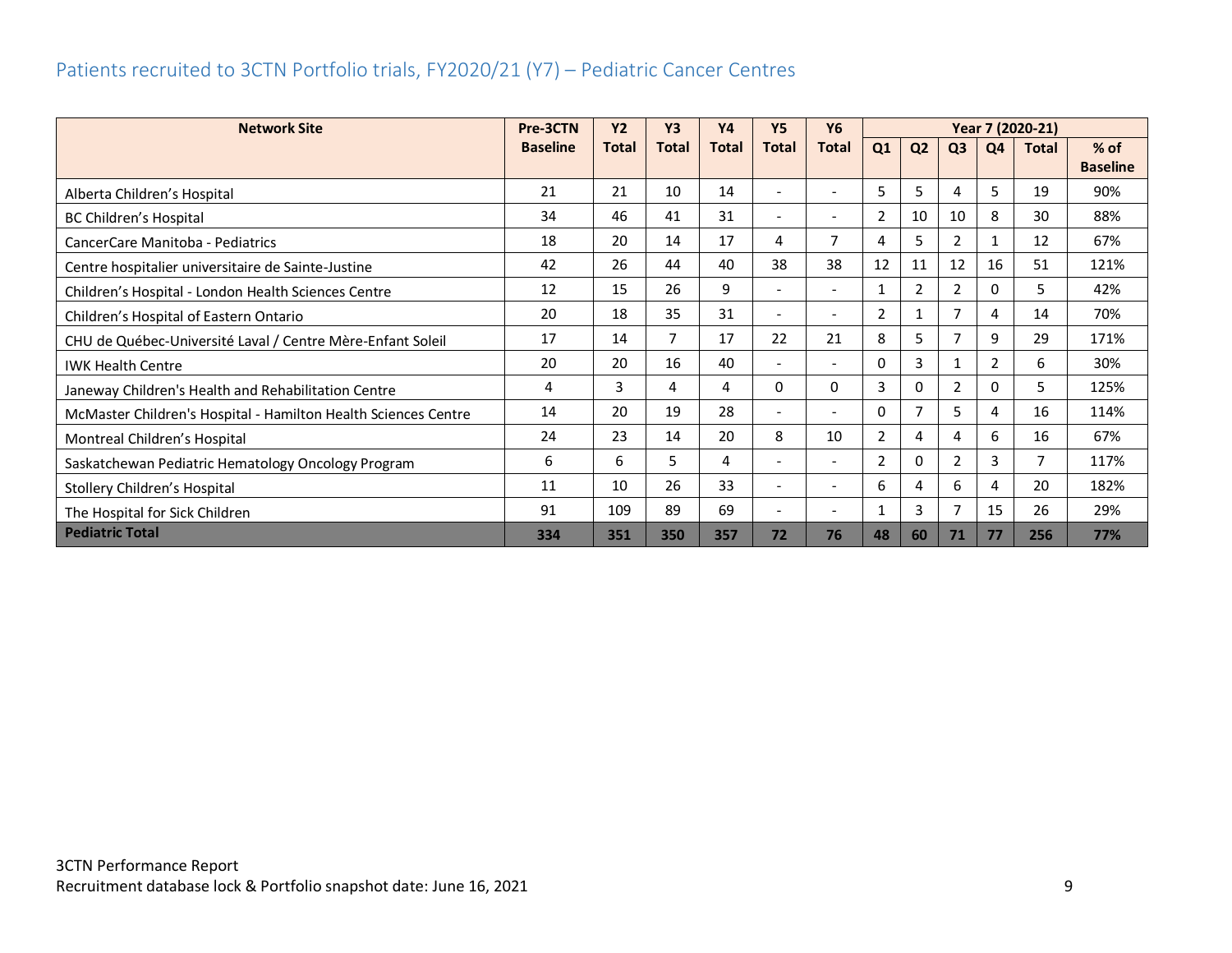## <span id="page-10-0"></span>Number of active recruiting 3CTN Portfolio Trials – Pediatric Cancer Centres

| <b>Network Site</b>                                            | Pre-3CTN        |                          |                          | Y5 (2018-19)             |                          |                          |                          | Y6 (2019-20)             |                          |    |                | Y7 (2020-21)   |                |
|----------------------------------------------------------------|-----------------|--------------------------|--------------------------|--------------------------|--------------------------|--------------------------|--------------------------|--------------------------|--------------------------|----|----------------|----------------|----------------|
|                                                                | <b>Baseline</b> | Q <sub>1</sub>           | Q <sub>2</sub>           | Q <sub>3</sub>           | Q4                       | Q1                       | Q <sub>2</sub>           | Q <sub>3</sub>           | Q4                       | Q1 | Q <sub>2</sub> | Q <sub>3</sub> | Q <sub>4</sub> |
| Alberta Children's Hospital                                    | 9               | $\overline{\phantom{a}}$ | $\overline{\phantom{a}}$ | $\overline{\phantom{0}}$ | $\overline{\phantom{a}}$ | $\overline{\phantom{a}}$ | $\overline{\phantom{a}}$ | $\overline{\phantom{0}}$ | $\overline{\phantom{a}}$ | 22 | 23             | 24             | 15             |
| BC Children's Hospital                                         | 15              |                          |                          |                          |                          |                          |                          |                          | $\overline{\phantom{a}}$ | 13 | 15             | 15             | 17             |
| CancerCare Manitoba - Pediatrics                               | 19              | 17                       | 17                       | 15                       | 13                       | 10                       | 9                        | 8                        | 9                        | 9  | 11             | 11             | 13             |
| Centre hospitalier universitaire de Sainte-Justine             | 9               | 30                       | 22                       | 22                       | 24                       | 17                       | 18                       | 18                       | 17                       | 17 | 18             | 19             | 22             |
| Children's Hospital - London Health Sciences Centre            | 5               |                          | $\overline{\phantom{0}}$ | $\overline{\phantom{a}}$ | $\overline{\phantom{a}}$ | $\overline{\phantom{a}}$ | $\overline{\phantom{a}}$ | $\overline{\phantom{0}}$ | $\overline{\phantom{a}}$ | 14 | 14             | 15             | 18             |
| Children's Hospital of Eastern Ontario                         | 8               |                          |                          |                          |                          |                          |                          |                          | $\overline{\phantom{a}}$ | 8  | 11             | 12             | 17             |
| CHU de Québec-Université Laval / Centre Mère-Enfant Soleil     | 11              | 13                       | 16                       | 17                       | 15                       | 17                       | 15                       | 13                       | 11                       | 15 | 15             | 15             | 20             |
| <b>IWK Health Centre</b>                                       | 9               |                          |                          |                          |                          |                          |                          |                          | $\overline{\phantom{a}}$ | 19 | 20             | 22             | 23             |
| Janeway Children's Health and Rehabilitation Centre            | 5               | 11                       | 9                        | 9                        | 9                        | 5                        | 9                        | 6                        | 6                        |    | 8              | 8              | 10             |
| McMaster Children's Hospital - Hamilton Health Sciences Centre | 8               |                          |                          |                          |                          |                          |                          |                          | $\overline{\phantom{a}}$ | 12 | 13             | 14             | 17             |
| Montreal Children's Hospital                                   | 5               | 25                       | 25                       | 20                       | 21                       | 12                       | 16                       | 16                       | 13                       | 16 | 17             | 15             | 22             |
| Saskatchewan Pediatric Hematology Oncology Program             | $\overline{7}$  |                          |                          |                          | $\overline{\phantom{a}}$ |                          |                          |                          | $\overline{\phantom{a}}$ | 8  | 8              | 8              | 8              |
| Stollery Children's Hospital                                   | 3               | $\overline{\phantom{a}}$ | $\overline{\phantom{a}}$ | $\overline{\phantom{0}}$ | $\overline{\phantom{a}}$ | $\overline{\phantom{a}}$ | $\overline{\phantom{a}}$ | $\overline{\phantom{a}}$ | $\overline{\phantom{a}}$ | 9  | 11             | 13             | 13             |
| The Hospital for Sick Children                                 | 13              |                          |                          |                          |                          |                          |                          |                          | $\overline{\phantom{a}}$ | 16 | 17             | 17             | 23             |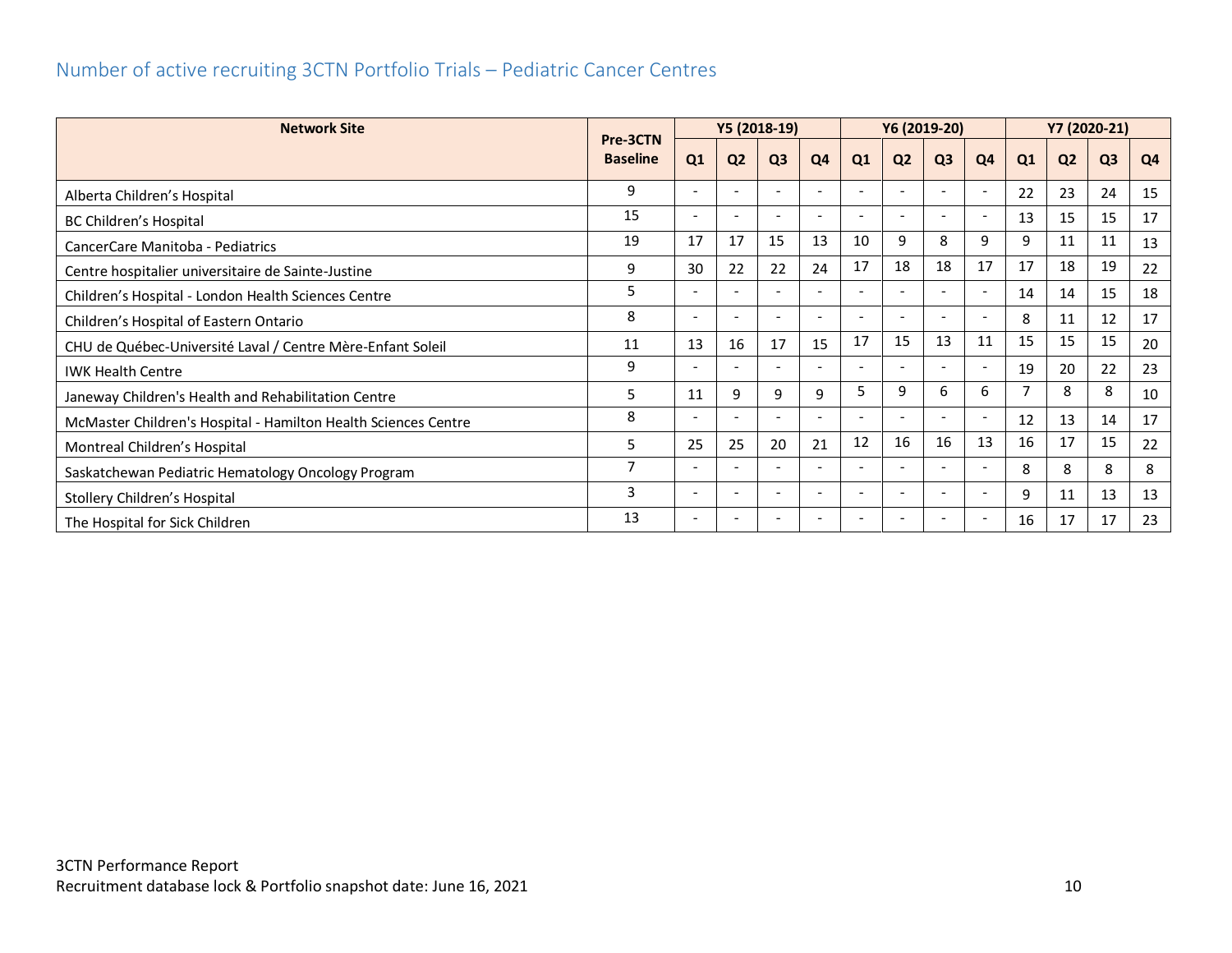# <span id="page-11-0"></span>Section B: 3CTN Portfolio Metrics

## <span id="page-11-1"></span>Active Recruiting Portfolio Trials by Disease Site and Phase

3 3 10 3 6 4 6 3 22 6 6 6 2 2 4 2 3 12 4 11 5 13 5 2 1 0 5 10 15 20 25 30 35 40 Skin / Melanoma Sarcoma Other Neuroblastoma Lung Hematology Head and neck Gynecological Genito-Urinary Gastrointestinal Breast Brain/CNS **BREAKDOWN OF ACTIVE RECRUITING PORTFOLIO TRIALS (N=181)**  $\blacksquare$  Not Applicable  $\blacksquare$  Pilot/Feasibility  $\blacksquare$  Phase I  $\blacksquare$  Phase II  $\blacksquare$  Phase III  $\blacksquare$  Phase III  $\blacksquare$  Phase IV

**Objective:** To monitor and optimize the Portfolio in order to create opportunities for new trials and demonstrate 3CTN's impact.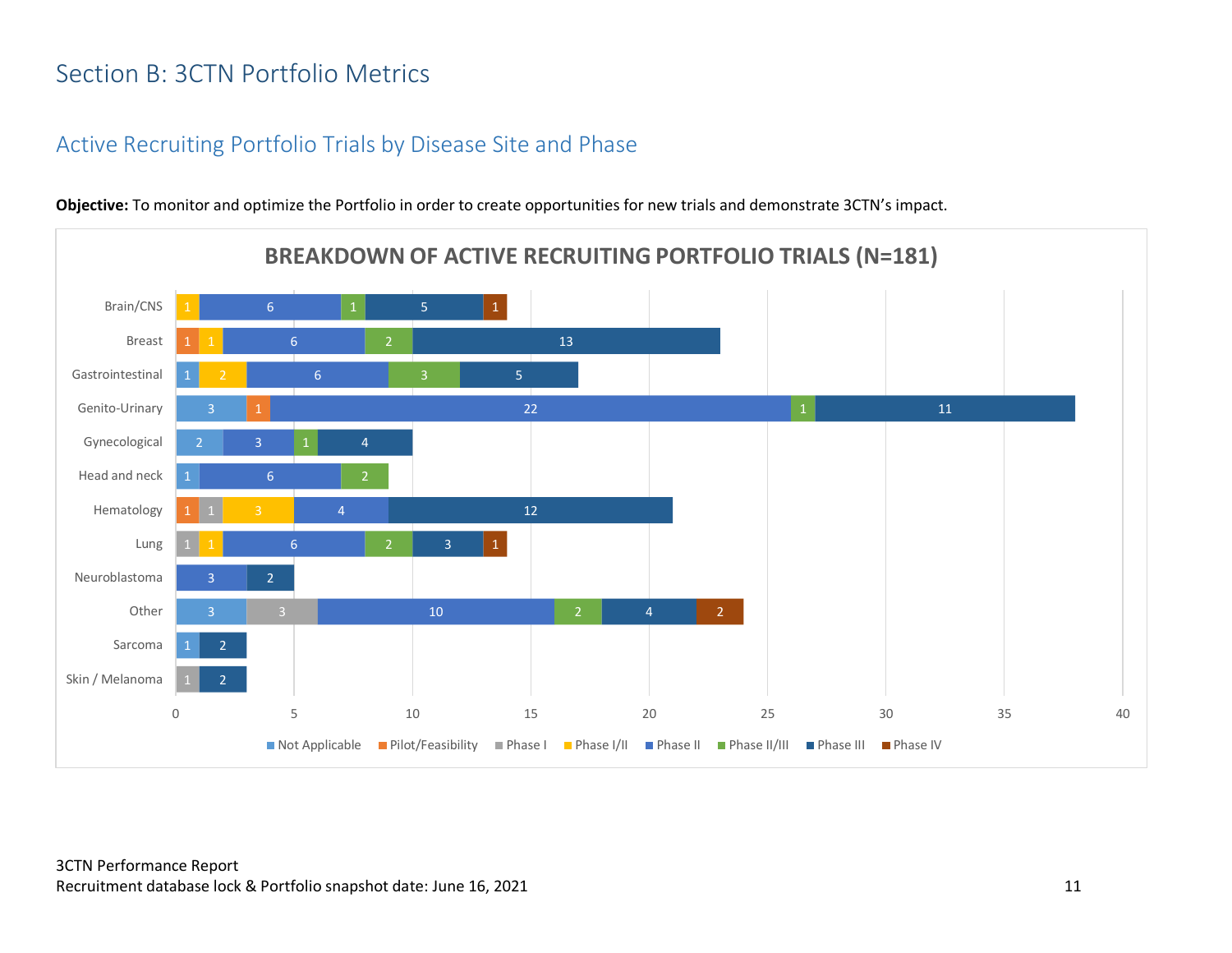## <span id="page-12-0"></span>Overview of Portfolio Applications – Process Efficiency

**Objective:** To improve Portfolio application processing time.

#### **Portfolio Approval Process Timeline<sup>1</sup>**

| <b>Calendar Year</b> | <b>Number of Applications</b><br><b>Received</b> | # Applications Completed | <b>Average Application</b><br><b>Processing Time (days)</b> | <b>Median Application</b><br><b>Processing Time (days)</b> |
|----------------------|--------------------------------------------------|--------------------------|-------------------------------------------------------------|------------------------------------------------------------|
| 2015                 | 90                                               | 85                       | 16                                                          |                                                            |
| 2016                 | 70                                               | 71                       | 31                                                          |                                                            |
| 2017                 | 45                                               | 47                       | 22                                                          |                                                            |
| 2018                 | 46                                               | 44                       | 18                                                          |                                                            |
| 2019                 | 45                                               | 45                       | 42                                                          |                                                            |
| 2020                 | 41                                               | 41                       | 27                                                          |                                                            |
| 2021                 | 38                                               | 37                       | 22                                                          |                                                            |

#### **Facilitated Peer Review (FPR) Process**

| <b>Calendar Year</b> | <b>Number of FPR Requests</b> | # FPR Completed <sup>2</sup> | <b>Average FPR Time (days) 3</b> | Median FPR Time (days) $3$ |
|----------------------|-------------------------------|------------------------------|----------------------------------|----------------------------|
| 2015                 |                               |                              | 28                               | 28                         |
| 2016                 |                               |                              | 76                               | 62                         |
| 2017                 |                               |                              | 106                              |                            |
| 2018                 | 10                            |                              | 86                               | 74                         |
| 2019                 | 16                            |                              | 98                               | 83                         |
| 2020                 |                               |                              | 137                              | 134                        |
| 2021                 |                               |                              | 127                              | 113                        |

**1** From application received to approve/decline the application for period, Jan 13, 2015 to June 16, 2021.

**2** Counts are based on the completed applications in that calendar year, e.g. for an application submitted for review in 2019 but completed the review process in 2020, the FPR time will be used for the 2020 calculation.

**3** FPR process time is from the start date of peer review (i.e. site agreed to pursue peer review) to the date the last reviewer package is submitted to 3CTN (completed trials only).

Additional link to interactive Portfolio Application report: [Portfolio Applications Report](https://app.powerbi.com/view?r=eyJrIjoiNDkxODMzYTctYjhkZi00MjhkLWJiNzMtMjcyYmU2MmE4MjM5IiwidCI6IjlkZjk0OWY4LWE2ZWItNDE5ZC05Y2FhLTFmOGM4M2RiNjc0ZiJ9)

#### 3CTN Performance Report Recruitment database lock & Portfolio snapshot date: June 16, 2021 12